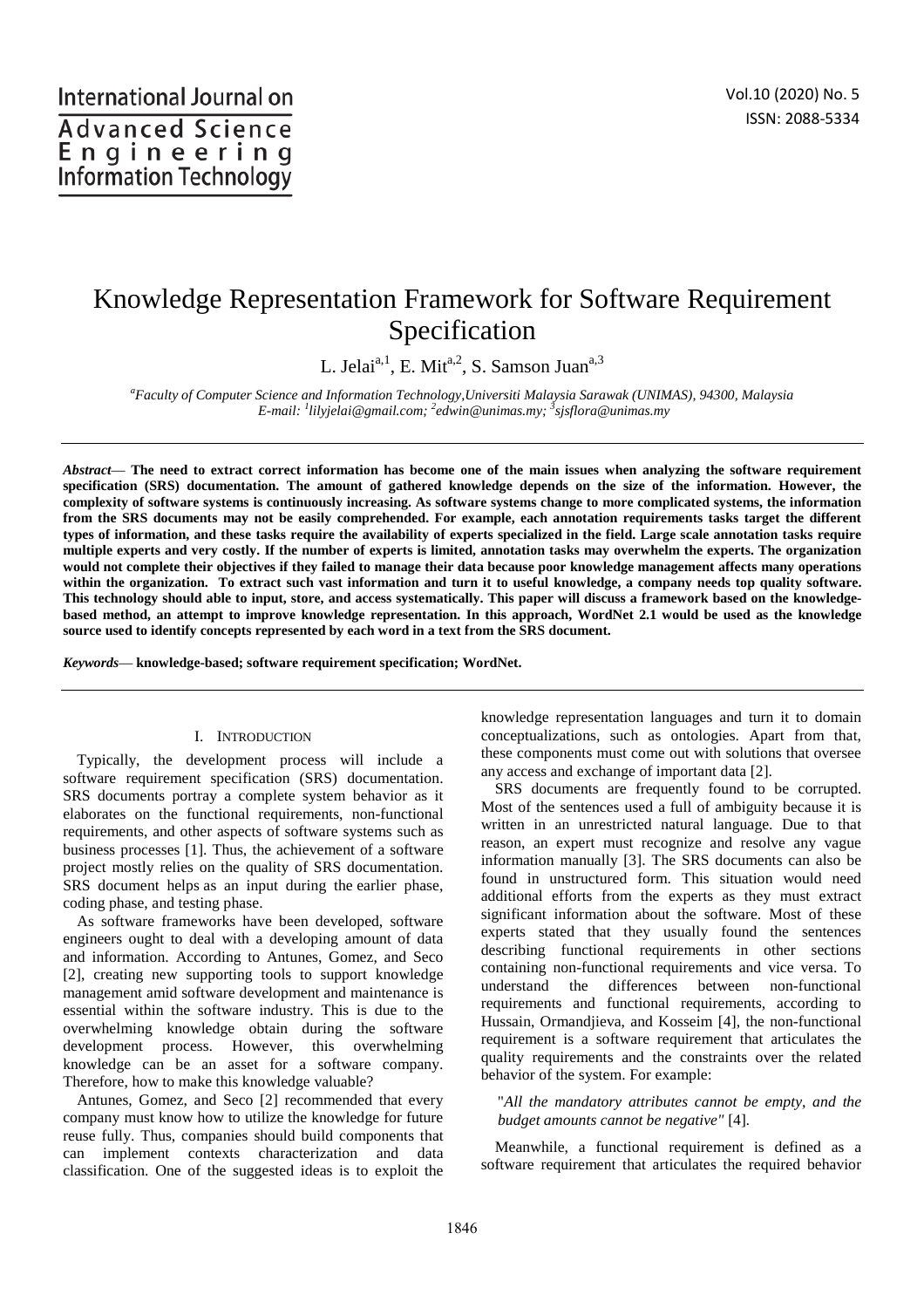of the system [4]. For example:

#### "*User finally saves the budget"* [4].

However, with the enormous development of software nowadays, do one company needs to hire more expertise to manage various information? According to Sateli at. Al [5], the vital activities in software development is the annotation of software requirements. Thus, as stated by Sateli at. al [5], it is an unavoidable situation and these experts must deal with nonchalantly written SRS documents during the requirements specification phase [5], which include extracting vague information and noise in sentences that do not represent any types of software requirement [4].

Even though SRS documents can be reused, the annotation requirements process should follow a standard taxonomy requirement [6]. This is because every software has different information and annotation requirements. Hence, a company must have many experts on a different type of requirements annotation tasks. These experts also should always available for all projects. Hiring extra expertise would increase overall project costs.

With the advancement in current technology, knowledge management of software requirements has become one of the essential studies among researchers. Generic knowledge with specialty fields and the project application domain were included in the knowledge management [7]. Most importantly, this knowledge mechanism must be able to capture information from the former and alike projects [7].

This paper is to propose a framework that uses knowledge-based to form a knowledge presentation based on SRS documents according to their respective system. The knowledge-based method will use Wordnet and domain databases containing information from various domains. To identify the sense of words in a context [8], this proposed framework will use knowledge resources like Wordnet so that it can produce a better knowledge representation because a knowledge-based approach exploits a vast amount of structured knowledge. The motivation for suggesting this framework is to create a conceptual knowledge representation from the SRS documents. The advantage of using conceptual knowledge representation is to assist in identifying the possible outcomes of SRS documents according to the respective domain.

## *A. Wordnet*

Wordnet has been used widely as preferable lexical resources [9], [10]. Unlike other dictionaries, the information systematized in WordNet is clustered into sets of cognitive synonyms. Meanwhile, each synonym expressing a distinct concept. Features such as part-of-link and the antonym links were included in the database [11].

TABLE I CURRENT DATABASE STATISTICS IN WORDNET 2.1

| Part-of-  | Unique         | <b>Synsets</b> | Total word-sense |  |
|-----------|----------------|----------------|------------------|--|
| Speech    | <b>Strings</b> |                | pairs            |  |
| Noun      | 117097         | 81426          | 145104           |  |
| Verb      | 11488          | 13650          | 24890            |  |
| Adjective | 22141          | 18877          | 31302            |  |
| Adverb    | 4601           | 3644           | 5720             |  |
| Total     | 155327         | 117597         | 207016           |  |

The current database statistics in Wordnet 2.1 are shown in Table 1. Since Wordnet consists of super-subordinate relation [12], Wordnet is implemented as knowledge-based in this framework because almost all general synsets as features in WordNet are linked. According to Fellbaum [12, and all noun hierarchies in the Wordnet database are ultimately gone up the root node.

Most of the WordNet's relations connect words from the same part of speech (POS). Hence, WordNet consists of four sub-nets, one each for nouns, verbs, adjectives, and adverbs, with few cross-POS pointers [10], [12]. Cross-POS relations include the morphosemantic links that hold among semantically similar words sharing a stem with the same meaning. For example, the word *observes* (verb), *observant* (adjective) *observation, observatory* (nouns) are used by Fellbaum [12] to set an example that shows links between similar words semantically. This kind of feature would enhance the creation of knowledge later discussed in Section  $II$ .

## *B. Related Works*

Chikh [7] developed a combination of conceptual framework and knowledge creation by using the "Socializer"; "Externalizer"; "Combiner"; and "Internalizer" (SECI) model and domain ontologies to oversee the Software Requirements Engineering (SRE) adapting the knowledge-based approach. These subsystems are "Socializer;" "Externalizer;" "Combiner;" and "Internalizer" (SECI) implemented innovative features by allowing key actors to involve in software requirements processes like elicitation, specification, and validation in one frame interactively. All subsystem "Socializer"; "Externalizer"; "Combiner"; and "Internalizer" (SECI), according to Chikh [7] have their corresponding repository. The function of each repository is to create interactive knowledge. Apart from that, the attached repository is expected to create or exploit knowledge assets or do both simultaneously. To adapt semantic research, these subsystems are also connected to domain ontologies, which are Application Domain Ontology (ADO) and Software Requirements Ontology (SRO).

Antunes, Gomes, and Seco, introduces a Semantic Reuse System (SRS) [2], a system that allows users to reuse software development knowledge. This system exploits semantic web technology such as Resource Description Framework (RDF), Resource Description Framework Schema (RDFS), and Web Ontology Language (OWL) to represent the knowledge used by the system. Various software development process elements like specification documents and design diagrams were considered in this study—each one of these elements named as a Software Development Knowledge Element (SDKE). According to Antunes, Gomes, and Seco [2], the main objective of this system is to provide proficient components by integrating the Semantic Web languages that able to store, search, retrieve and manage the knowledge.

To extract semantic relation from text documents, Ta and Thi [13] integrated both statistical methods and natural language processing. Ta and Thi [13] only used ACM Digital Library text documents, and these documents would classify automatically when applying stated methods. Ta and Thi [13] stated that this approach is separated into two core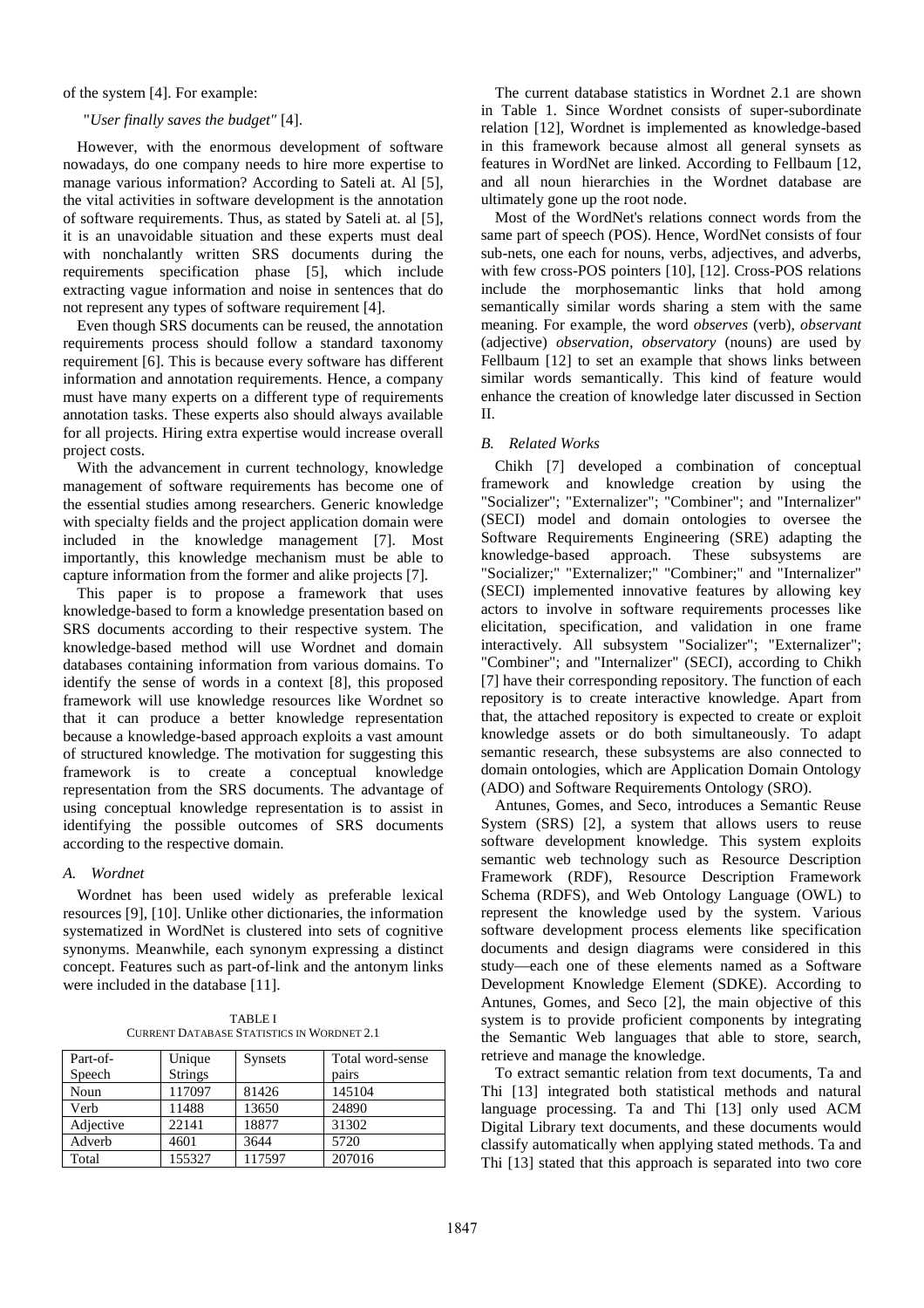modules. The first module is Computing Domain Ontology (CDO), which undergoes the statistical method. Meanwhile, Wordnet and other dictionary resources were used to classify the semantic relations among the instances in another module. According to Ta and Thi [13], the documents used in this study are based on the computing domain [13]. Both modules will produce ontology that shows instances with their respective semantic relations from text documents. Nevertheless, as stated by Ta and Thi [13], not all information can be extracted by the modules.

To undergo the annotation process of text documents in a natural language, Hassan et al. [14] applied semantic technology. Therefore, this study is concentrating on finding the meaning of sentences. This study also focuses on identifying the possible requirements in the text documents. [14]. Hassan et al. [14] propose four modules, which are Data Cleaning, Graph Construction, Sparse Matrix, and Ontology Construction. The drawback of this study is that it does not convey any knowledge presentation.

Gaeta et al. [15] focused on the creation of knowledge in the form of ontology from the heterogeneous text. This study explained the combination of five modules, which are Preprocessing, First Ontology Creation, Concept and Relationship Creation, Harmonization Refinement, and Validation. The heterogeneous text will use in the modules to generate ontology. The generated ontology consists of concepts and relationships between words. As a result, the generated ontology can deliver a contextual understanding of a certain text. However, Gaeta et al. only applied this system

to heterogeneous text.

Jelai et al. [16] proposed a framework to create a presentation of knowledge from the text requirements. This study is using a knowledge-based word sense disambiguation approach. A combination of knowledgebased word sense disambiguation approach and WordNet 2.1 were used in this research to create knowledge from text requirements during the analysis phase. The proposed framework consists of four modules, which are Term Extractor module, Pre-Processing module, Knowledge Builder module, and Knowledge Representation module. However, the presentation of knowledge in this study is merely based on any text requirements without a specific domain because the proposed framework is not domaindependent.

#### II. MATERIALS AND METHOD

The proposed framework in this paper is elaborated in this section. The framework will use WordNet 2.1 and the domain database as the knowledge source.

The module to create knowledge in this study is based on Ta and Thi [13], which is obtaining knowledge from documents [16], and this work extends the requirement module from normal text document to software text requirement. Figure 1 below shows a framework that has several modules. Each module will use results from prior modules.



Fig. 1 Knowledge-based method for Knowledge Representation of SRS

The intended outcomes of this research are stated as follows:

- Knowledge representation of SRS document and
- The knowledge produced will have a conceptual relation between terms.

The followings are the descriptions of every module.

*A. Input* 

Any SRS document files with a various formats like DOC, PDF, and TXT will be considered as input of the framework.

#### *B. Process*

Several sub modules would be described in the following:

*1) Term Extractor:* This sub-module is implementing the method used in [15]. The purpose of this sub-module is to select the relevant term that could be found from the SRS document. The selection task will comprise a set-of-term filter, which allowed the submodule to calculate a score for a term relevance used in SRS document. Only the terms with a score over a given threshold are considered as relevant.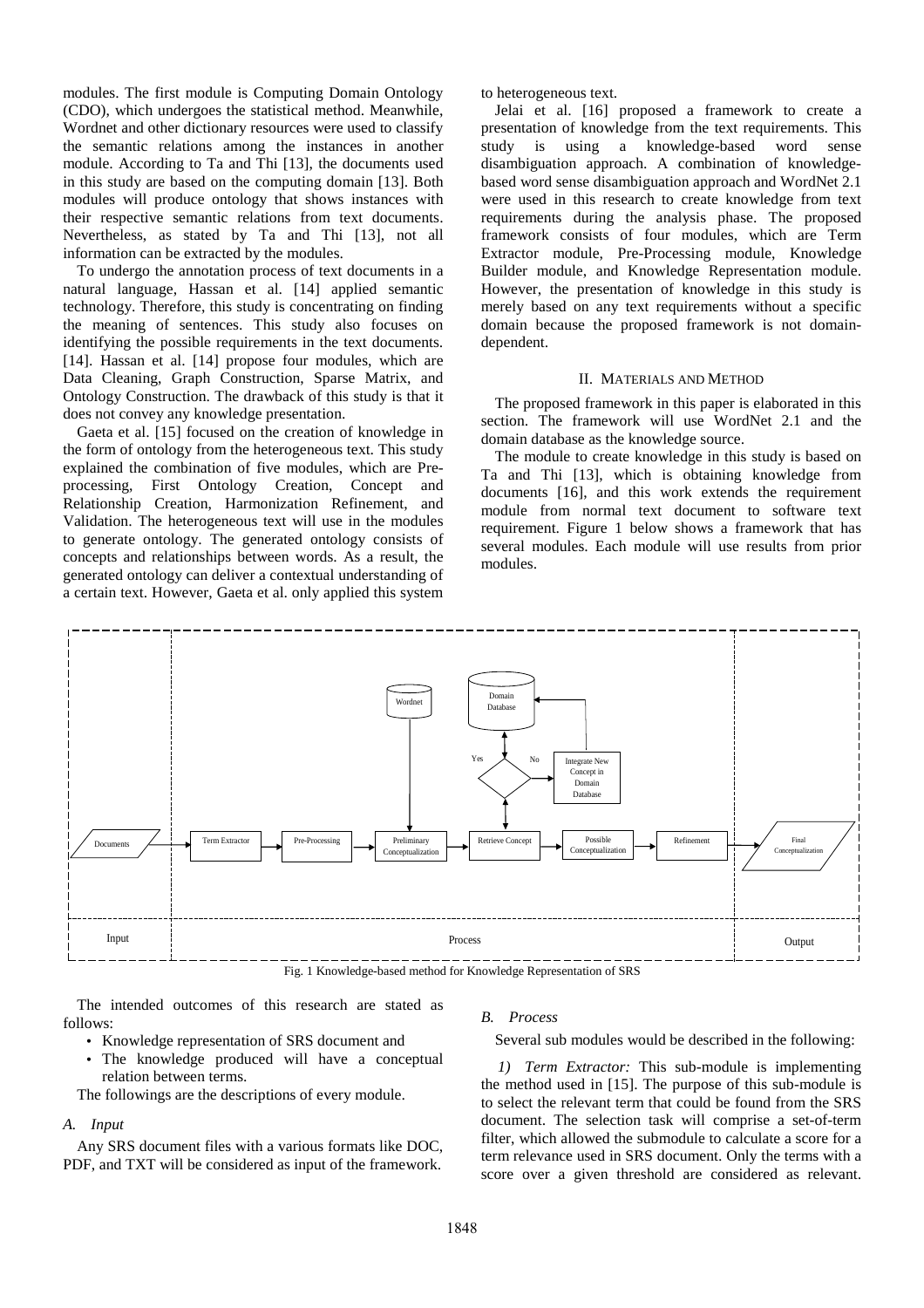According to Gaeta et al. [15], the calculation in this submodule is significant to dodge missing document information.

*2) Pre-Processing:* This sub-module will reduce terms that are found from the results obtained from the Term Extractor. To reduce the term to its root, a combination of algorithms is implemented [16]. The root is important so that the word appears in an appropriate form. For example, the word "reading" is reduced to "read." In this submodule, we propose stemming, part-of-speech tagging (POST), and stopword list method. Stemming is the method that will reduce the term either to its stem or root with a combination of the algorithm. Part-of-speech tagging (POST) is a submodule classifies the terms obtained from the SRS document to a part of speech. Terms could consist of names and verbs. The Stopword list comprises removing the irrelevant terms inside SRS document.

*3) Preliminary Conceptualization and Wordnet:* The knowledge created will using HasPart (HP) relation as it is adapting the ontology characteristics, assuming the connection between words inside the SRS documents are semantically annotated. To see the words are semantically annotated to one another, HP's relation is the best choice. HP relation can provide a complete relationship among the words from SRS documents. A synonymy graph concept [17] will be implemented in this module to create the first relation. Since Wordnet 2.1 can identify the concept represented by each term inside the SRS documents, so Wordnet 2.1 will be used once the knowledge representation is ready. Useful semantic correlation among the concepts also one of the features provided by Wordnet [15], [18], and this is fully utilized in this submodule.

*4) Retrieve Concept and Domain Database*: This submodule presents the reasoning mechanisms used for manipulating the preliminary conceptualization and knowledge that are stored in the domain database. Operations such as suggest, search, and retrieve knowledge from the database would be implemented right after the concept from the previous section has been retrieved. If the concept exists, any related knowledge from the database would be added to the preliminary conceptualization.

*5) Possible Conceptualization:* This sub-module presents the preliminary conceptualization obtained by the previous submodule.

*6) Refinement*: This is the final submodule in the process component. The purpose of this sub-module is to refine output from the previous module by detecting anomaly on the retrieve concepts. An example of anomaly could be the overgrowth deepness of some concepts in the graph concerning the average depth [15]. The user must solve any detected anomalies. One of the suggestions is by allowing user to modify the conceptual structure by modifying the text requirement that is associated with the concept.

*7) Integrate New Concept in Domain database:* Submission and categorization of new knowledge will be done in the Integrate New Concept module. Any new knowledge will be indexed to concepts and store in the database for future use. Integrating new concepts only be used if the preliminary concept from the previous module does not exist inside the database. A couple of processes should be done to index the new concept into a domain database. The first process is to extract the information from the SRS documents. After that, the system must verify the existence of the concepts in the domain database. Users should consider imported the concepts from additional sources if the concepts do not exist.

## *C. Output*

Final Conceptualization: This final module is to show the entire knowledge representation obtained from SRS documents. A graph will present the extracted knowledge. This graph contains several relevant nodes, as shown in Figure 2. Based on the graph in Figure 2, the nodes C, C1, and C2 are the possible conceptualization: signified by the node T meanwhile nodes S as in the present the senses obtained from WordNet 2.1.

The knowledge representation, as shown in Figure 2, only displays a graph of one relevant term with their respective concepts and senses from the SRS document. Once the final conceptualization of SRS document is completed, a wider knowledge representation will be shown. This paper is to contribute knowledge representation based on SRS documents according to their respective system using Wordnet and domain database that store information from various domains. The main purpose of creating this framework is to build a conceptual knowledge representation from the SRS documents that able to predict several important requirements based on the knowledge that has been created.



Fig. 2 Example of HP relation for a term

## III. RESULTS AND DISCUSSION

To evaluate the proposed framework, this paper will use an ontology evaluation approach by Brank, Grobelnik, and Mladenić [19]. According to [19], there are several approaches available. These approaches are described as follows.

#### *A. Golden Standard*

In general, the gold-standard approach does provide a method to evaluate ontologies. However, this approach has its own limitation. The first step when using this approach is to evaluate the golden standard itself, as stated by Brank, Grobelnik, and Mladenić [19]. Therefore, it is difficult to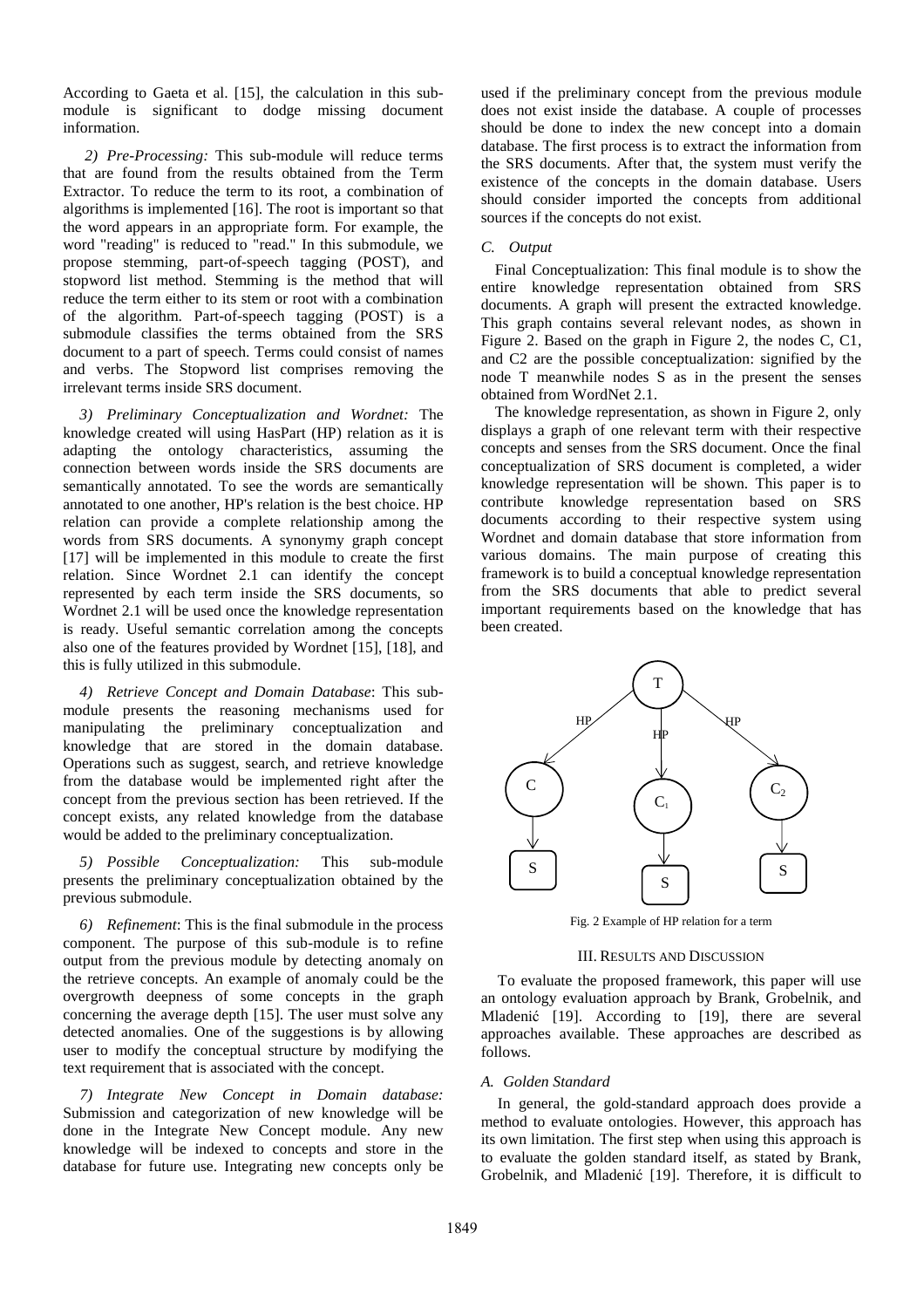determine the quality of the golden standard and to identify the source of the errors. Usually, the difficulties involve incorrect golden standard or corrupted results.

# *B. Application-based*

The application-based approach is to measure the effectiveness of an ontology in the context of an application. According to Brank, Grobelnik, and Mladenić [19], one of the disadvantages using this approach is, this approach can be applied in one application context; the others may not. Therefore, generalizing the task-based evaluation will become a major limitation when using this approach. According to Brank, Grobelnik, and Mladenić [19], if this approach is used in an automated setting with a variable number of ontologies, the results would become unmanageable. However, any small set of ontologies is recommended to use this approach [19].

## *C. Data-driven*

This approach involves a comparison between the existing data in the domain and the ontology(*ies*). However, this approach is not preferable when domain knowledge is concerned because domain knowledge becomes constant major limitation if using this approach [19].

### *D. Human Assessment*

According to Brank, Grobelnik, and Mladenić [19], this approach involves ontology evaluation through users' experiences. One of the disadvantages that could be happened when using this approach is difficult to establish objective standards where the criteria (metrics) for evaluation is concerned—other disadvantages when involving human assessment such as the establishment of the right users.

| <b>TABLE II</b>                                         |
|---------------------------------------------------------|
| A SUMMARY OF APPROACHES TO ONTOLOGY. SOURCE: [19], [20] |

|                  | <b>Approach to evaluation</b> |              |        |            |  |  |
|------------------|-------------------------------|--------------|--------|------------|--|--|
| Level            | Golden                        | Application- | Data-  | Assessment |  |  |
|                  | Standard                      | based        | driven | by human   |  |  |
| Lexical,         | X                             | X            | X      | X          |  |  |
| vocabulary,      |                               |              |        |            |  |  |
| concept,         |                               |              |        |            |  |  |
| data             |                               |              |        |            |  |  |
| Hierarchy,       | X                             | X            | X      | X          |  |  |
| taxonomy         |                               |              |        |            |  |  |
| Other            | X                             | X            | X      | X          |  |  |
| semantic         |                               |              |        |            |  |  |
| relations        |                               |              |        |            |  |  |
| Context,         |                               | X            |        | X          |  |  |
| application      |                               |              |        |            |  |  |
| <b>Syntactic</b> | $x^1$                         |              | X      |            |  |  |
| Structure,       |                               |              |        | X          |  |  |
| architecture,    |                               |              |        |            |  |  |
| design           |                               |              |        |            |  |  |

Table 2 shows levels and approaches, according to Brank, Grobelnik, and Mladenić [19]. 'X' indicates the availability of the approaches used at these levels [19]. Meanwhile,  $X<sup>1</sup>$ indicates a "Golden standard" between the syntax in the ontology definition and the formal language syntax specification (e.g., RDF, OWL) [19] when the comparison is

made. Every function of each level is explained as the following, according to Hlomany and Stacey [20].

# *E. Lexical, Vocabulary, or Data Layer*

According to Hlomany and Stacey [20], evaluation at this level involves comparisons with various sources of data with regards to the problem domain and techniques such as string similarity measures. This level also focuses on different types of concepts that have been included in the ontology. Apart from that, this level also focuses on the vocabulary used to represent or identify those concepts. [20].

# *F. Hierarchy or Taxonomy*

*Hierarchy or taxonomy* is a relation hierarchy is the most general concept in the ontology. This *is-a* relationship is a very significant concept because it can portray specific evaluation measures according to Hlomany and Stacey [20] even though various other relations between concepts are defined.

# *G. Other Semantic Relations*

According to Hlomany and Stacey [20], these relations is evaluated separately (separated from *is-a* relation). The preferable measures in this level are precision and recall [20].

# *H. Context or Application Level*

Hlomany and Stacey [20] stated that one ontology could be part of other large collections of ontologies. This ontology also can be referenced by various definitions in other ontologies and vice versa. So, this context is critical during the evaluation. Another level that should consider is the application where the ontology is used. The focus should be more on ontology usage and how it would affect the application results [20].

# *I. Syntactic Level*

According to Hlomany and Stacey [20], evaluation at this level is for manually constructed ontologies by users. Formal language is used in this syntactic level. Hlomany and Stacey [20] also stated that all syntactic requirements must complement the formal language. Besides that, the presence of natural language documentation also should take in considerations.

# *J. Structure*, *Architecture, Design*

According to Hlomany and Stacey [20], this level is to ensure all pre-defined principles or specific criteria are fulfilled by the ontology. One of the principles are structural concerns about the ontology and its compatibility for further enhancement. This level usually proceeds entirely manual [20].

Based on our observation in Table 2, we will use the "golden standard" approach. Precision and recall concepts [21], would be used to evaluate the lexical content in SRS documents. *Precision* is the percentage of the lexical entries (strings used as concept identifiers in the SRS documents) that also appear in the golden standard, relative to the total number of words. Meanwhile, *Recall* is the percentage of the golden standard lexical entries, relative to the total number of golden standard lexical entries. The calculations are shown as follows: